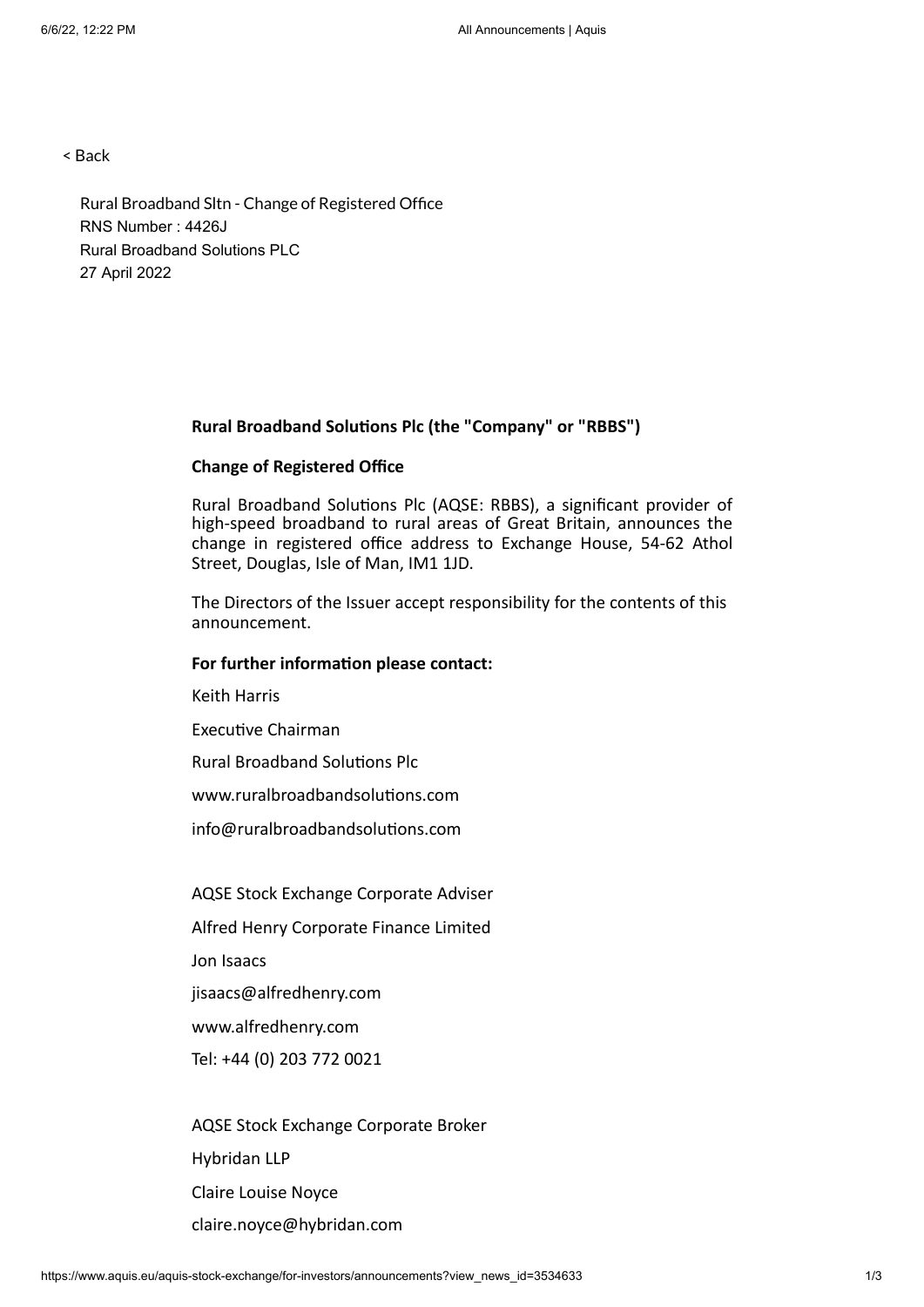www.hybridan.com +44 20 3764 2341

27<sup>th</sup> April 2022

**END**

This information is provided by RNS, the news service of the London Stock Exchange. RNS is approved by the Financial Conduct Authority to act as a Primary Information Provider in the United Kingdom. Terms and conditions relating to the use and distribution of this information may apply. For further information, please contact rns@lseg.com [\(mailto:rns@lseg.com\)](mailto:rns@lseg.com) or visit www.rns.com [\(http://www.rns.com/\)](http://www.rns.com/).

RNS may use your IP address to confirm compliance with the terms and conditions, to analyse how you engage with the information contained in this communication, and to share such analysis on an anonymised basis with others as part of our commercial services. For further information about how RNS and the London Stock Exchange use the personal data you provide us, please see our Privacy Policy [\(https://www.lseg.com/privacy-and-cookie-policy\).](https://www.lseg.com/privacy-and-cookie-policy)

END

NEXPPURCCUPPGMQ ]]>



[\(https://twitter.com/aquis\\_exchange\)](https://twitter.com/aquis_exchange) [\(https://www.linkedin.com/company/aquis-exchange-](https://www.linkedin.com/company/aquis-exchange-limited)

limited)

Terms & Conditions [\(/terms-and-conditions\)](https://www.aquis.eu/terms-and-conditions) Privacy Policy [\(/privacy-policy\)](https://www.aquis.eu/privacy-policy) Modern Slavery & Human Trafficking Policy [\(/modern-slavery-human-trafficking-policy\)](https://www.aquis.eu/modern-slavery-human-trafficking-policy)

# ABOUT [\(/COMPANY\)](https://www.aquis.eu/company)

AQUIS EXCHANGE [\(/AQUIS-EXCHANGE\)](https://www.aquis.eu/aquis-exchange)

AQUIS STOCK EXCHANGE [\(/AQUIS-STOCK-EXCHANGE\)](https://www.aquis.eu/aquis-stock-exchange)

AQUIS TECHNOLOGIES [\(/AQUIS-TECHNOLOGIES\)](https://www.aquis.eu/aquis-technologies)

INVESTORS [\(/INVESTORS\)](https://www.aquis.eu/investors)

## NEWS [\(/NEWS\)](https://www.aquis.eu/news)

# CONTACT [\(/CONTACT-US\)](https://www.aquis.eu/contact-us)

https://www.aquis.eu/aquis-stock-exchange/for-investors/announcements?view\_news\_id=3534633 2/3